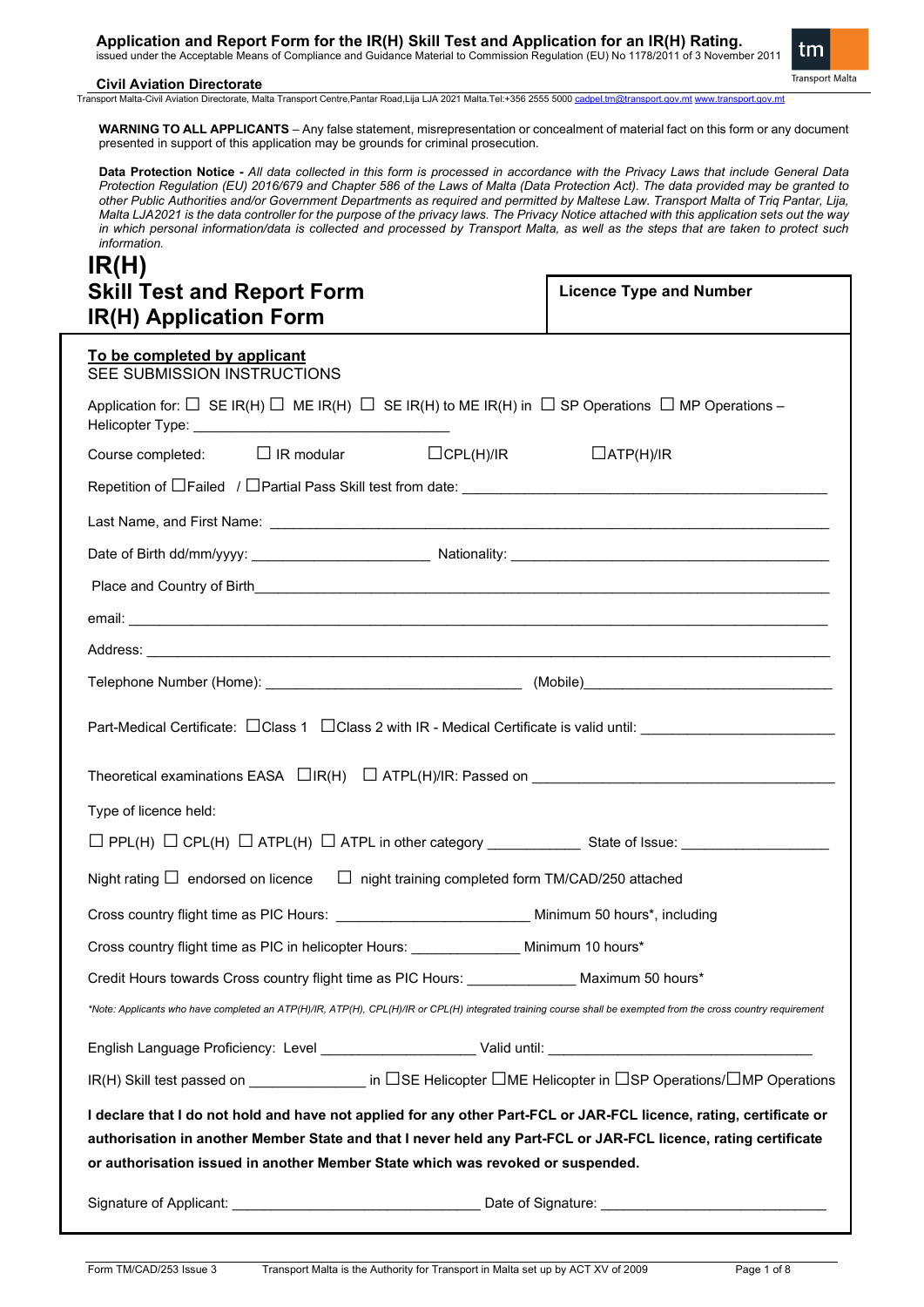| <b>Civil Aviation Directorate</b><br>Transport Malta-Civil Aviation Directorate, Malta Transport Centre, Pantar Road, Lija LJA 2021 Malta.Tel:+356 2555 5000 cadpel.tm@transport.gov.mt www.transport.gov.mt                                                                                                                                                                                                                                                                                                                     |                       |  |  |  |
|----------------------------------------------------------------------------------------------------------------------------------------------------------------------------------------------------------------------------------------------------------------------------------------------------------------------------------------------------------------------------------------------------------------------------------------------------------------------------------------------------------------------------------|-----------------------|--|--|--|
| IR(H)<br>Modular<br><b>Flight Instruction</b>                                                                                                                                                                                                                                                                                                                                                                                                                                                                                    | <b>Licence Number</b> |  |  |  |
| To be Completed by ATO and signed by Head of Training                                                                                                                                                                                                                                                                                                                                                                                                                                                                            |                       |  |  |  |
| $\Box$ SE IR(H) $\Box$ ME IR(H) in $\Box$ SP Operations $\Box$ MP Operations                                                                                                                                                                                                                                                                                                                                                                                                                                                     |                       |  |  |  |
|                                                                                                                                                                                                                                                                                                                                                                                                                                                                                                                                  |                       |  |  |  |
|                                                                                                                                                                                                                                                                                                                                                                                                                                                                                                                                  |                       |  |  |  |
| Head of Training Last and First Name: Mannell Last Contract Contract Contract Contract Contract Contract Contr                                                                                                                                                                                                                                                                                                                                                                                                                   |                       |  |  |  |
| □ Applicant has completed approval type rating training on type: _______________                                                                                                                                                                                                                                                                                                                                                                                                                                                 |                       |  |  |  |
| □ Applicant holds ______________________type rating                                                                                                                                                                                                                                                                                                                                                                                                                                                                              |                       |  |  |  |
| Before starting IR Modular course:<br>An applicant for a modular IR(H) course shall be the holder of a PPL(H), or a CPL(H) or an ATPL(H). Prior to commencing<br>the aircraft instruction phase of the IR(H) course, the applicant shall be the holder of the helicopter type rating used for the<br>IR(H) skill test, or have completed approved type rating training on that type. The applicant shall hold a certificate of<br>satisfactory completion of MCC if the skill test is to be conducted in Multi- Pilot conditions |                       |  |  |  |
| $\Box$ Applicant has completed MCC training ATO (for MP Operations)                                                                                                                                                                                                                                                                                                                                                                                                                                                              |                       |  |  |  |
| $\Box$ Applicant holds a Course Completion Certificate for MCC (for MP Operations)                                                                                                                                                                                                                                                                                                                                                                                                                                               |                       |  |  |  |
| <b>Course duration</b>                                                                                                                                                                                                                                                                                                                                                                                                                                                                                                           |                       |  |  |  |
| <b>Theoretical knowledge</b><br>IR(H) Theoretical knowledge Hours: ________________+ *Credit (if applicable) Hours________________ Minimum 150 hours                                                                                                                                                                                                                                                                                                                                                                             |                       |  |  |  |
| Flight instruction for the SE IR(H)<br>Instrument time under instruction at ATO Hours: ______________+ *Credit (if applicable) Hours_________ Minimum 55 hours                                                                                                                                                                                                                                                                                                                                                                   |                       |  |  |  |
| 1a) of which instruction time in an $\Box$ FNPT I (H) or $\Box$ FNPT I (A) or $\Box$ aeroplane Hours: _____ Maximum 20 hours                                                                                                                                                                                                                                                                                                                                                                                                     |                       |  |  |  |
| 1b) of which instrument ground time in a helicopter FNPT II/III or FTD 2/3 Hours or FFS: Maximum 40 hours<br>or                                                                                                                                                                                                                                                                                                                                                                                                                  |                       |  |  |  |
| 2) of which Instrument instruction in an IFR certified helicopter Hours: ________________________ Minimum 10 hours                                                                                                                                                                                                                                                                                                                                                                                                               |                       |  |  |  |
| Flight instruction for holder of a SE IR(H) and a ME Class or type rating to ME IR(H)                                                                                                                                                                                                                                                                                                                                                                                                                                            |                       |  |  |  |
| of which instruction time in an □ FFS or □ FTD 2/3 or □ FNPT II/III Hours _________________________ Maximum 3 hours                                                                                                                                                                                                                                                                                                                                                                                                              |                       |  |  |  |
| The ATO confirms that the applicant has completed the training required by the approved syllabus, and<br>recommends the applicant for the IR(H) Skill test.                                                                                                                                                                                                                                                                                                                                                                      |                       |  |  |  |
| *Note: Credit<br>Holders of an ATPL(H) shall have the theoretical knowledge instruction hours reduced by 50 hours<br>1.<br>The holder of an IR(A) may have the amount of training required reduced to 10 hours.<br>2.<br>The holder of a PPL(H) with a helicopter night rating or a CPL(H) may have the total amount of instrument time under instruction<br>3.<br>required reduced by 5 hours                                                                                                                                   |                       |  |  |  |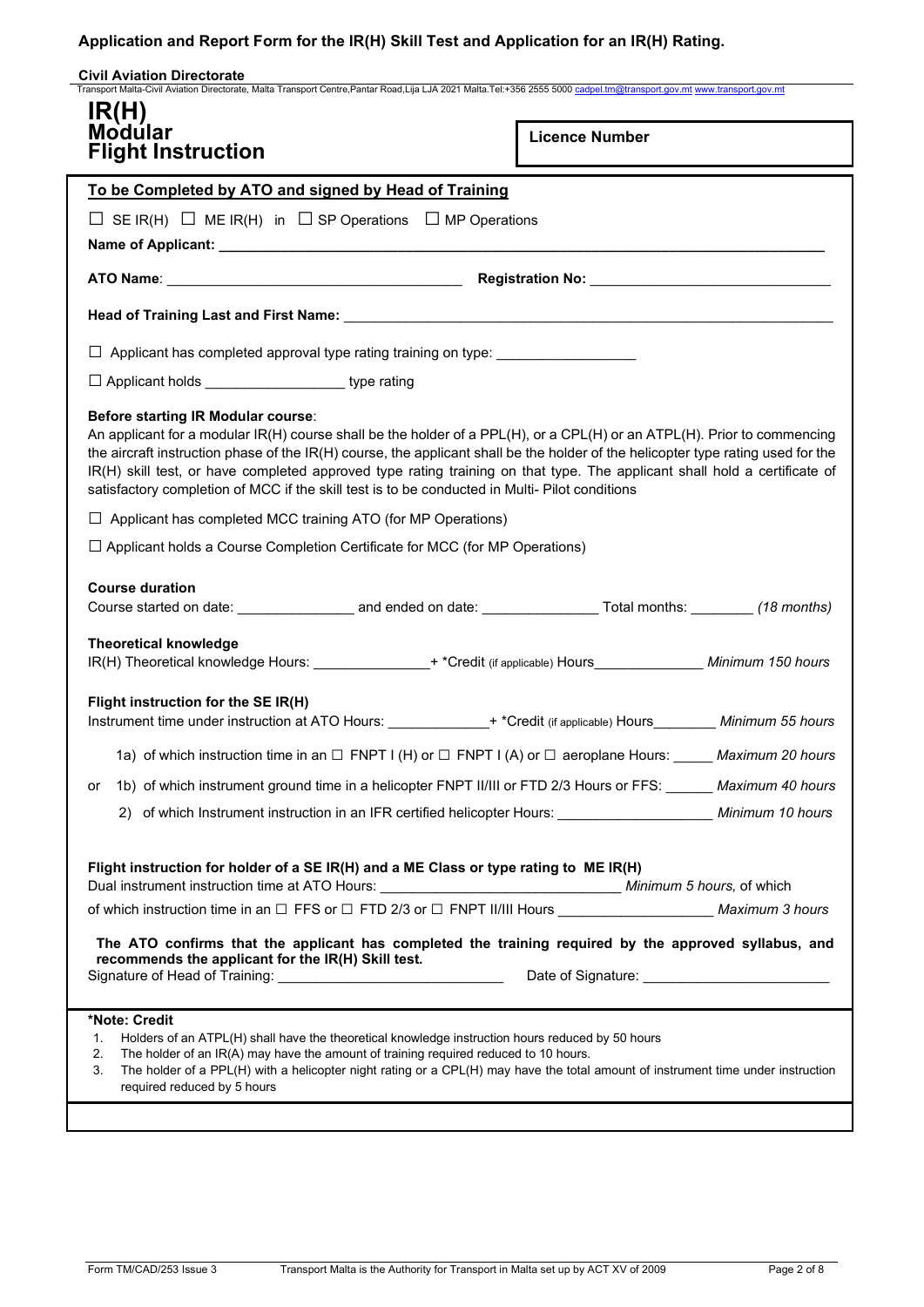**Civil Aviation Directorate**<br>Transport Malta-Civil Aviation Directorate, Malta Transport Centre,Pantar Road,Lija LJA 2021 Malta.Tel:+356 2555 5000 <u>[cadpel.tm@transport.gov.mt](mailto:cadpel.tm@transport.gov.mt) www.transport.gov.m</u>t

| $IR(H)$ Skill Test – Details of the Flight and<br><b>Result of the Test</b>                                                                                                                                                                                                                                                                                                                                                                                                                                                                                                                                                                                                  | <b>Licence Number</b>                             |
|------------------------------------------------------------------------------------------------------------------------------------------------------------------------------------------------------------------------------------------------------------------------------------------------------------------------------------------------------------------------------------------------------------------------------------------------------------------------------------------------------------------------------------------------------------------------------------------------------------------------------------------------------------------------------|---------------------------------------------------|
| To be Completed by the Examiner<br>Details of Flight:                                                                                                                                                                                                                                                                                                                                                                                                                                                                                                                                                                                                                        |                                                   |
|                                                                                                                                                                                                                                                                                                                                                                                                                                                                                                                                                                                                                                                                              |                                                   |
| Aeroplane: □ SE □ ME Type of Helicopter: _________________________                                                                                                                                                                                                                                                                                                                                                                                                                                                                                                                                                                                                           | Registration No: North Product No.                |
| $\Box$ SP Operations $\Box$ MP Operations                                                                                                                                                                                                                                                                                                                                                                                                                                                                                                                                                                                                                                    |                                                   |
|                                                                                                                                                                                                                                                                                                                                                                                                                                                                                                                                                                                                                                                                              |                                                   |
|                                                                                                                                                                                                                                                                                                                                                                                                                                                                                                                                                                                                                                                                              |                                                   |
|                                                                                                                                                                                                                                                                                                                                                                                                                                                                                                                                                                                                                                                                              |                                                   |
|                                                                                                                                                                                                                                                                                                                                                                                                                                                                                                                                                                                                                                                                              |                                                   |
| Result of the test:                                                                                                                                                                                                                                                                                                                                                                                                                                                                                                                                                                                                                                                          |                                                   |
| *Examiner Remarks:                                                                                                                                                                                                                                                                                                                                                                                                                                                                                                                                                                                                                                                           |                                                   |
|                                                                                                                                                                                                                                                                                                                                                                                                                                                                                                                                                                                                                                                                              |                                                   |
|                                                                                                                                                                                                                                                                                                                                                                                                                                                                                                                                                                                                                                                                              |                                                   |
|                                                                                                                                                                                                                                                                                                                                                                                                                                                                                                                                                                                                                                                                              |                                                   |
|                                                                                                                                                                                                                                                                                                                                                                                                                                                                                                                                                                                                                                                                              |                                                   |
| <b>English Proficiency for IR</b><br>I have checked the applicant on the use the English language for:                                                                                                                                                                                                                                                                                                                                                                                                                                                                                                                                                                       |                                                   |
| (1) flight: R/T relevant to all phases of flight, including emergency situations.<br>(2) ground: all information relevant to the accomplishment of a flight:<br>(i) is able to read and demonstrated an understanding of technical manuals written in English;<br>(ii) pre-flight planning, weather information collection, NOTAMs, ATC flight plan, etc.;<br>(iii) use of all aeronautical en-route, departure and approach charts and associated documents written in                                                                                                                                                                                                      |                                                   |
| English.<br>(3) communication: is able to communicate with other crew members in English during all phases of flight, including flight<br>preparation.                                                                                                                                                                                                                                                                                                                                                                                                                                                                                                                       |                                                   |
| $\Box$ Able to use English for these purposes<br>The applicant is:                                                                                                                                                                                                                                                                                                                                                                                                                                                                                                                                                                                                           | $\Box$ Not able to use English for these purposes |
| I hereby declare that I have established communication with the applicant without language barriers. I made the applicant<br>aware of the consequences of providing incomplete, inaccurate or false information. I verified that the applicant complies<br>with the qualification, training and experience requirements in Part FCL. I confirm that all required manoeuvres and<br>exercises have been completed, as well as the verbal theoretical examination, where applicable. I also declare that I have<br>reviewed and applied the national procedures and requirements of the applicant's competent authority contained in version<br>Examiner Differences Document. | of the                                            |
|                                                                                                                                                                                                                                                                                                                                                                                                                                                                                                                                                                                                                                                                              |                                                   |
|                                                                                                                                                                                                                                                                                                                                                                                                                                                                                                                                                                                                                                                                              |                                                   |
|                                                                                                                                                                                                                                                                                                                                                                                                                                                                                                                                                                                                                                                                              |                                                   |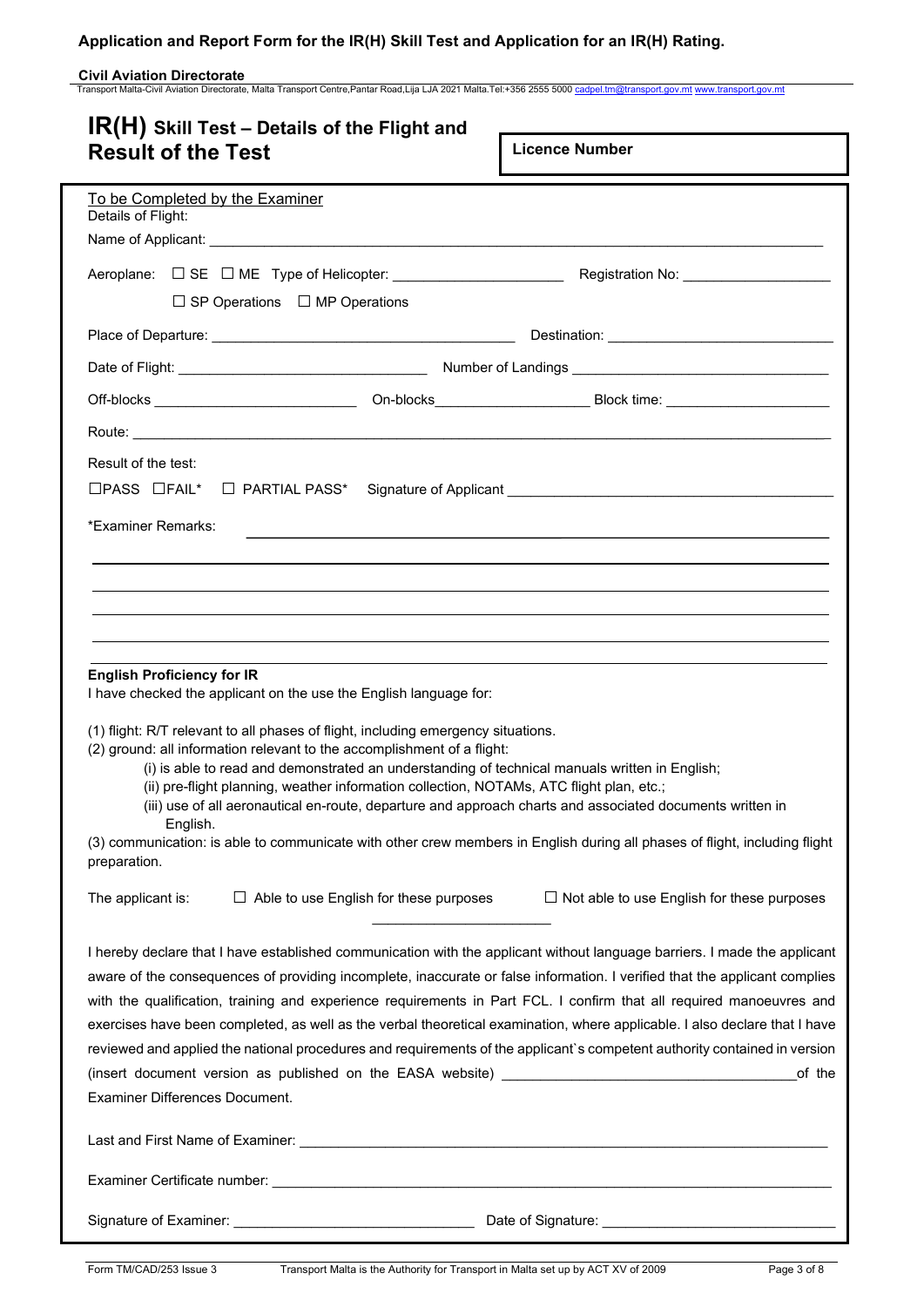## **Civil Aviation Directorate**

| Transport Malta-Civil Aviation Directorate, Malta Transport Centre,Pantar Road,Lija LJA 2021 Malta.Tel:+356 2555 5000 <u>cadpel.tm@transport.gov.mt www.transport.gov.mt</u><br>IR(H) |                                                                                                                                                                                                                                                             |                                                                               |                           |
|---------------------------------------------------------------------------------------------------------------------------------------------------------------------------------------|-------------------------------------------------------------------------------------------------------------------------------------------------------------------------------------------------------------------------------------------------------------|-------------------------------------------------------------------------------|---------------------------|
|                                                                                                                                                                                       | Applicant's Full Name and Licence No:<br><b>Skill Test and Report Form</b>                                                                                                                                                                                  |                                                                               |                           |
|                                                                                                                                                                                       | Use of checklist, airmanship, anti-icing / de-icing procedures, etc. applies in all sections.                                                                                                                                                               | 1 Attempt                                                                     | $\overline{\mathbf{2}}$   |
| <b>SECTION 1 - PRE-FLIGHT OPERATIONS AND DEPARTURE</b>                                                                                                                                |                                                                                                                                                                                                                                                             | Examiner's<br><b>Initials when</b><br>completed<br><b>PASS</b><br><b>FAIL</b> | <b>Date</b><br>dd/mm/yyyy |
| a                                                                                                                                                                                     | Use of flight manual (or equivalent) especially aircraft performance calculation; mass and balance                                                                                                                                                          |                                                                               |                           |
| b                                                                                                                                                                                     | Use of Air Traffic Services document, weather document                                                                                                                                                                                                      |                                                                               |                           |
| c                                                                                                                                                                                     | Preparation of ATC flight plan, IFR flight plan/log                                                                                                                                                                                                         |                                                                               |                           |
| d                                                                                                                                                                                     | Identification of the required navaids for departure, arrival and approach procedures                                                                                                                                                                       |                                                                               |                           |
| е                                                                                                                                                                                     | Pre-flight inspection                                                                                                                                                                                                                                       |                                                                               |                           |
| f                                                                                                                                                                                     | Weather minima                                                                                                                                                                                                                                              |                                                                               |                           |
| g                                                                                                                                                                                     | Taxiing/Air taxy in compliance with ATC or instructions of instructor                                                                                                                                                                                       |                                                                               |                           |
| h                                                                                                                                                                                     | PBN departure (if applicable):<br>- Check that the correct procedure has been loaded in the navigation system; and<br>- Cross-check between the navigation system display and the departure chart.                                                          |                                                                               |                           |
| ÷                                                                                                                                                                                     | Pre-take-off briefing, procedures and checks                                                                                                                                                                                                                |                                                                               |                           |
|                                                                                                                                                                                       | Transition to instrument flight                                                                                                                                                                                                                             |                                                                               |                           |
| k                                                                                                                                                                                     | Instrument departure procedures, including PBN procedures                                                                                                                                                                                                   |                                                                               |                           |
|                                                                                                                                                                                       | <b>SECTION 2 - GENERAL HANDLING</b>                                                                                                                                                                                                                         |                                                                               |                           |
| a                                                                                                                                                                                     | Control of the helicopter by reference solely to instruments, including:                                                                                                                                                                                    |                                                                               |                           |
| b                                                                                                                                                                                     | Climbing and descending turns with sustained Rate 1 turn                                                                                                                                                                                                    |                                                                               |                           |
| c                                                                                                                                                                                     | Recoveries from unusual attitudes, including sustained 30□ bank turns and steep descending turns                                                                                                                                                            |                                                                               |                           |
|                                                                                                                                                                                       | <b>SECTION 3 - EN-ROUTE IFR ROCEDURES</b>                                                                                                                                                                                                                   |                                                                               |                           |
| а                                                                                                                                                                                     | Tracking, including interception, e.g. NDB, VOR, RNAV                                                                                                                                                                                                       |                                                                               |                           |
| b                                                                                                                                                                                     | Use of radio aids                                                                                                                                                                                                                                           |                                                                               |                           |
| с                                                                                                                                                                                     | Level flight, control of heading, altitude and airspeed, power setting                                                                                                                                                                                      |                                                                               |                           |
| d                                                                                                                                                                                     | Altimeter settings                                                                                                                                                                                                                                          |                                                                               |                           |
| е                                                                                                                                                                                     | Timing and revision of ETAs                                                                                                                                                                                                                                 |                                                                               |                           |
| f                                                                                                                                                                                     | Monitoring of flight progress, flight log, fuel usage, systems management                                                                                                                                                                                   |                                                                               |                           |
| g                                                                                                                                                                                     | Ice protection procedures, simulated if necessary and if applicable                                                                                                                                                                                         |                                                                               |                           |
| h                                                                                                                                                                                     | ATC liaison - compliance, R/T procedures                                                                                                                                                                                                                    |                                                                               |                           |
|                                                                                                                                                                                       | SECTION 3a - 3D OPERATIONS <sup>(+)</sup>                                                                                                                                                                                                                   |                                                                               |                           |
| a                                                                                                                                                                                     | Setting and checking of navigational aids, if applicable                                                                                                                                                                                                    |                                                                               |                           |
| b                                                                                                                                                                                     | Arrival procedures, altimeter checks                                                                                                                                                                                                                        |                                                                               |                           |
| с                                                                                                                                                                                     | Altitude and speed constraints, if applicable                                                                                                                                                                                                               |                                                                               |                           |
| d                                                                                                                                                                                     | PBN arrival (if applicable)<br>- Check that the correct procedure has been loaded in the navigation system; and<br>- Cross-check between the navigation system display and the arrival chart                                                                |                                                                               |                           |
|                                                                                                                                                                                       | SECTION 4 - 3D OPERATIONS <sup>(+)</sup>                                                                                                                                                                                                                    |                                                                               |                           |
| a                                                                                                                                                                                     | Setting and checking of navigational aids<br>Check Vertical Path angle For RNP APCH:<br>(a) Check that the correct procedure has been loaded in the navigation system; and<br>(b) Cross-check between the navigation system display and the approach chart. |                                                                               |                           |
| b                                                                                                                                                                                     | Approach and landing briefing, including descent/approach/landing checks                                                                                                                                                                                    |                                                                               |                           |
| $C(*)$                                                                                                                                                                                | Holding procedure                                                                                                                                                                                                                                           |                                                                               |                           |
| d                                                                                                                                                                                     | Compliance with published approach procedure                                                                                                                                                                                                                |                                                                               |                           |
| e                                                                                                                                                                                     | Approach timing                                                                                                                                                                                                                                             |                                                                               |                           |
| f                                                                                                                                                                                     | Altitude, speed, heading control (stabilised approach)                                                                                                                                                                                                      |                                                                               |                           |
| $g(*)$                                                                                                                                                                                | Go-around action                                                                                                                                                                                                                                            |                                                                               |                           |
| $h(*)$                                                                                                                                                                                | Missed approach procedure/landing                                                                                                                                                                                                                           |                                                                               |                           |
| $\mathbf{I}$                                                                                                                                                                          | ATC liaison - compliance, R/T procedures                                                                                                                                                                                                                    |                                                                               |                           |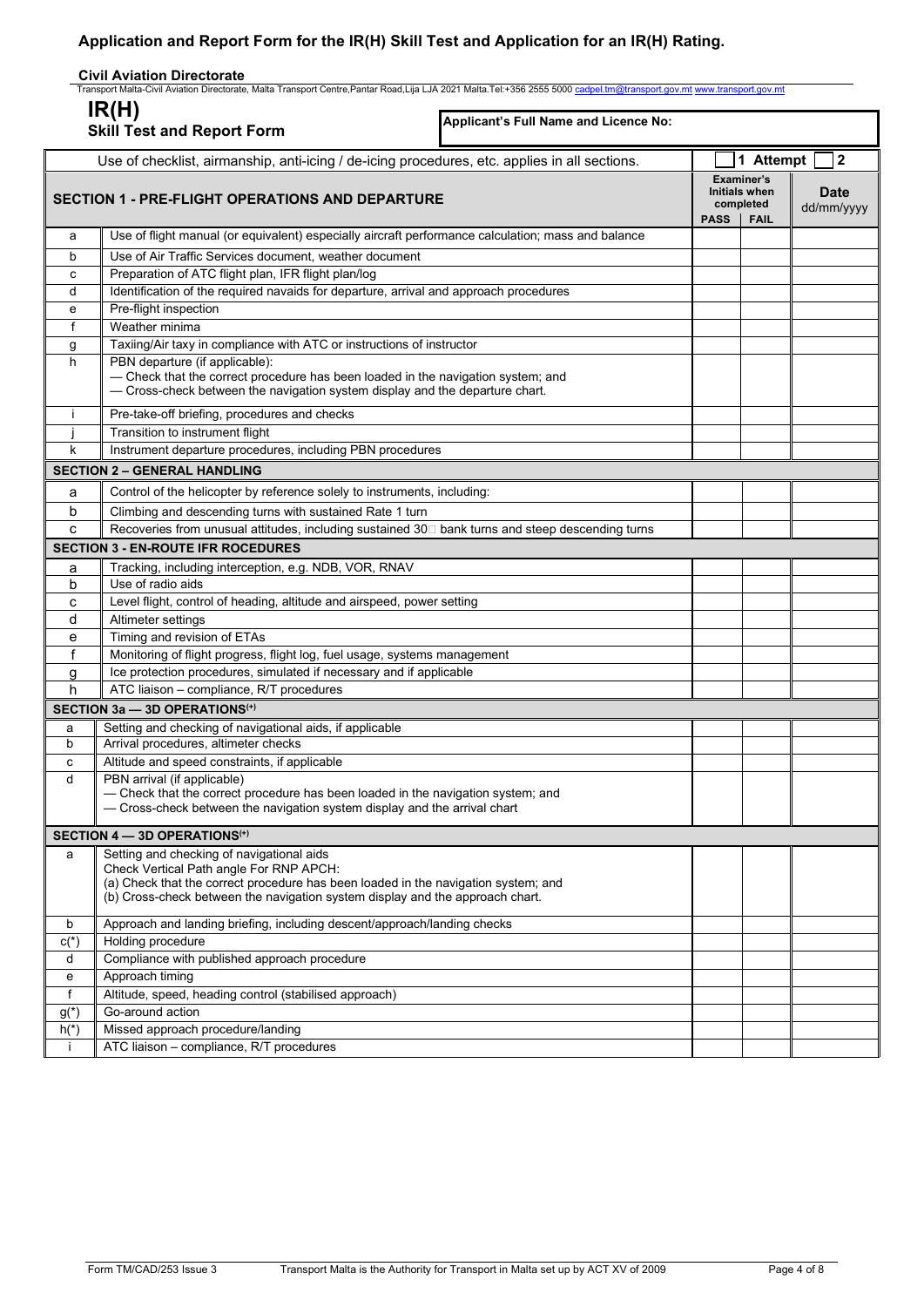**Civil Aviation Directorate**<br>Transport Malta-Civil Aviation Directorate, Malta Transport Centre,Pantar Road,Lija LJA 2021 Malta.Tel:+356 2555 5000 <u>[cadpel.tm@transport.gov.mt](mailto:cadpel.tm@transport.gov.mt) www.transport.gov.m</u>t

| SECTION $5 - 2D$ OPERATIONS <sup>(+)</sup>                                                                                                                                                                                                                                                                                        |                                                                                                                                                                                                                                                                                                                            |  |  |  |
|-----------------------------------------------------------------------------------------------------------------------------------------------------------------------------------------------------------------------------------------------------------------------------------------------------------------------------------|----------------------------------------------------------------------------------------------------------------------------------------------------------------------------------------------------------------------------------------------------------------------------------------------------------------------------|--|--|--|
| a                                                                                                                                                                                                                                                                                                                                 | Setting and checking of navigational aids<br>For RNP APCH:<br>- Check that the correct procedure has been loaded in the navigation system; and<br>- Cross-check between the navigation system display and the approach chart.                                                                                              |  |  |  |
| b                                                                                                                                                                                                                                                                                                                                 | Approach and landing briefing, including descent/approach/landing checks and identification of facilities                                                                                                                                                                                                                  |  |  |  |
| $c(*)$                                                                                                                                                                                                                                                                                                                            | Holding procedure                                                                                                                                                                                                                                                                                                          |  |  |  |
| d                                                                                                                                                                                                                                                                                                                                 | Compliance with published approach procedure                                                                                                                                                                                                                                                                               |  |  |  |
| e                                                                                                                                                                                                                                                                                                                                 | Approach timing                                                                                                                                                                                                                                                                                                            |  |  |  |
| f                                                                                                                                                                                                                                                                                                                                 | Altitude, speed, heading control (stabilised approach)                                                                                                                                                                                                                                                                     |  |  |  |
| $g(*)$                                                                                                                                                                                                                                                                                                                            | Go-around action                                                                                                                                                                                                                                                                                                           |  |  |  |
| $h(*)$                                                                                                                                                                                                                                                                                                                            | Missed approach procedure(*)/landing                                                                                                                                                                                                                                                                                       |  |  |  |
|                                                                                                                                                                                                                                                                                                                                   | ATC liaison - compliance, R/T procedures                                                                                                                                                                                                                                                                                   |  |  |  |
| <b>SECTION 6 - ABNORMAL AND EMERGENCY PROCEDURES</b><br>This section may be combined with sections 1 through 5. The test shall have regard to control of the helicopter, identification of the<br>failed engine, immediate actions (touch drills), follow-up actions and checks and flying accuracy, in the following situations: |                                                                                                                                                                                                                                                                                                                            |  |  |  |
| a                                                                                                                                                                                                                                                                                                                                 | Simulated engine failure after take-off and on/during approach(**) (at a safe altitude unless carried out in<br>an FFS or FNPT II/III, FTD 2,3)                                                                                                                                                                            |  |  |  |
| b                                                                                                                                                                                                                                                                                                                                 | Failure of stability augmentation devices/hydraulic system (if applicable)                                                                                                                                                                                                                                                 |  |  |  |
| c                                                                                                                                                                                                                                                                                                                                 | Limited panel                                                                                                                                                                                                                                                                                                              |  |  |  |
| d                                                                                                                                                                                                                                                                                                                                 | Autorotation and recovery to a pre-set altitude                                                                                                                                                                                                                                                                            |  |  |  |
| e                                                                                                                                                                                                                                                                                                                                 | 3D operations manually without flight director(***)<br>3D operations manually with flight director(***)                                                                                                                                                                                                                    |  |  |  |
|                                                                                                                                                                                                                                                                                                                                   | (+)To establish PBN privileges, one approach in either Section 4 or Section 5 shall be an RNP APCH. Where an RNP APCH is not practicable, it shall<br>be performed in an appropriately equipped FSTD<br>(*) To be performed in Section 4 or Section 5.<br>(**) Multi-engine helicopter only.<br>Only one item to be tested |  |  |  |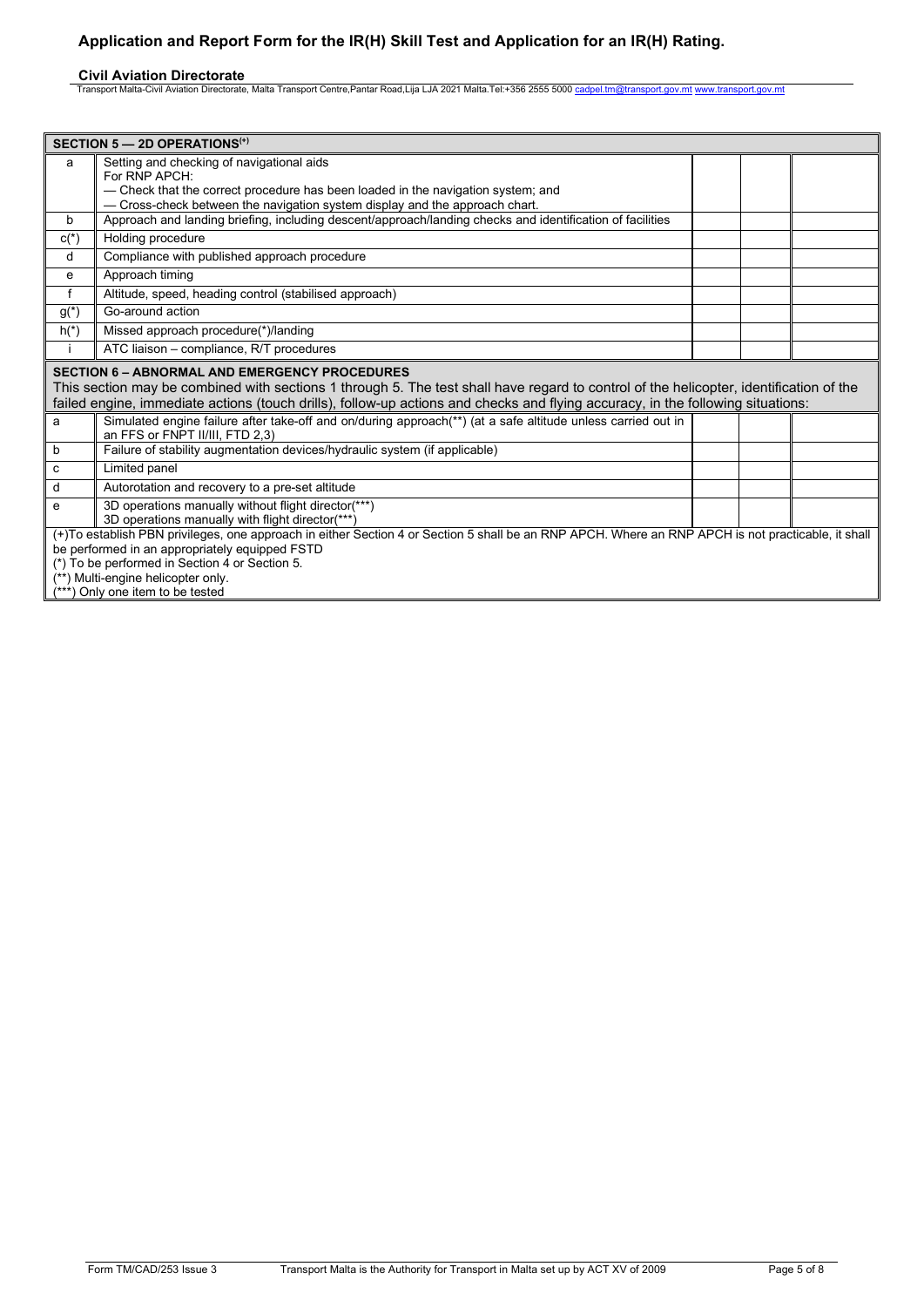

## **Civil Aviation Directorate**

Transport Malta-Civil Aviation Directorate, Malta Transport Centre,Pantar Road,Lija LJA 2021 Malta.Tel:+356 2555 5000 [cadpel.tm@transport.gov.mt](mailto:cadpel.tm@transport.gov.mt) [www.transport.gov.mt](http://www.transport.gov.mt/)

## **IR SKILL TEST**

- 1. 1. Applicants shall have received instruction on the same class or type of aircraft to be used in the test which shall be appropriately equipped for the training and testing purposes
- 2. An applicant shall pass all the relevant sections of the skill test. If any item in a section is failed, that section is failed. Failure in more than one section will require the applicant to take the entire test again. An applicant failing only one section shall only repeat the failed section. Failure in any section of the retest, including those sections that have been passed on a previous attempt, will require the applicant to take the entire test again. All relevant sections of the skill test shall be completed within 6 months. Failure to achieve a pass in all relevant sections of the test in two attempts will require further training.
- 3. Further training may be required following a failed skill test. There is no limit to the number of skill tests that may be attempted.

## CONDUCT OF THE TEST

- 4. The test is intended to simulate a practical flight. The route to be flown shall be chosen by the examiner. An essential element is the ability of the applicant to plan and conduct the flight from routine briefing material. The applicant shall undertake the flight planning and shall ensure that all equipment and documentation for the execution of the flight are on board. The duration of the flight shall be at least 1 hour.
- 5. Should the applicant choose to terminate a skill test for reasons considered inadequate by the examiner, the applicant shall retake the entire skill test. If the test is terminated for reasons considered adequate by the examiner, only those sections not completed shall be tested in a further flight.
- 6. At the discretion of the examiner, any manoeuvre or procedure of the test may be repeated once by the applicant. The examiner may stop the test at any stage if it is considered that the applicant's demonstration of flying skill requires a complete retest.
- 7. An applicant shall fly the aircraft from a position where the PIC functions can be performed and to carry out the test as if there is no other crew member. The examiner shall take no part in the operation of the aircraft, except when intervention is necessary in the interests of safety or to avoid unacceptable delay to other traffic. Responsibility for the flight shall be allocated in accordance with national regulations.
- 8. Decision heights/altitude, minimum descent heights/altitudes and missed approach point shall be determined by the applicant and agreed by the examiner.
- 9. Applicants shall indicate to the examiner the checks and duties carried out, including the identification of radio facilities. Checks shall be completed in accordance with the authorised checklist for the aircraft on which the test is being taken. During pre-flight preparation for the test applicants shall determine power settings and speeds. The applicants shall calculate performance data for take-off, approach and landing in compliance with the operations manual or flight manual for the aircraft used

## FLIGHT TEST TOLERANCES

- 10. The applicant shall demonstrate the ability to: operate the aircraft within its limitations; complete all manoeuvres with smoothness and accuracy; exercise good judgment and airmanship; apply aeronautical knowledge; and maintain control of the aircraft at all times in such a manner that the successful outcome of a procedure or manoeuvre is never seriously in doubt.
- 11. The following limits shall apply, corrected to make allowance for turbulent conditions and the handling qualities and performance of the aircraft used.

| Height  | Generally                               | $±100$ feet                | Tracking | on radio aids                                                                     | $± 5^\circ$                                                                                                                                                                      |                                      |
|---------|-----------------------------------------|----------------------------|----------|-----------------------------------------------------------------------------------|----------------------------------------------------------------------------------------------------------------------------------------------------------------------------------|--------------------------------------|
|         | Starting a go-around at decision height | $+50$ feet $/$ - 0 feet    |          |                                                                                   | Half scale deflection, azimuth and                                                                                                                                               |                                      |
|         | Minimum descent height/MAP/altitude     | $+50$ feet $/$ - 0 feet    |          |                                                                                   | For angular deviations                                                                                                                                                           | glide path (e.g. LPV, ILS, MLS, GLS) |
| Heading | all engines operating                   | $± 5^\circ$                |          |                                                                                   | cross-track error/deviation shall<br>normally be limited to $\pm \frac{1}{2}$ the RNP<br>value associated with the procedure.<br>Brief deviations from this standard up          |                                      |
|         | with simulated engine failure           | ± 10°                      |          | 2D (LNAV) and 3D<br>(LNAV/VNAV) "linear"<br>lateral deviations                    |                                                                                                                                                                                  |                                      |
| Speed   | all engines operating                   | $±5$ knots                 |          |                                                                                   | to a maximum of 1 time the RNP value<br>are allowable.                                                                                                                           |                                      |
|         | with simulated engine failure           | $+10$ knots/<br>$-5$ knots |          | 3D linear vertical<br>deviations (e.g. RNP<br>APCH (LNAV/VNAV)<br>using BaroVNAV) | not more than - 75 feet below the<br>vertical profile at any time, and not<br>more than + 75 feet above the vertical<br>profile at or below 1 000 feet above<br>aerodrome level. |                                      |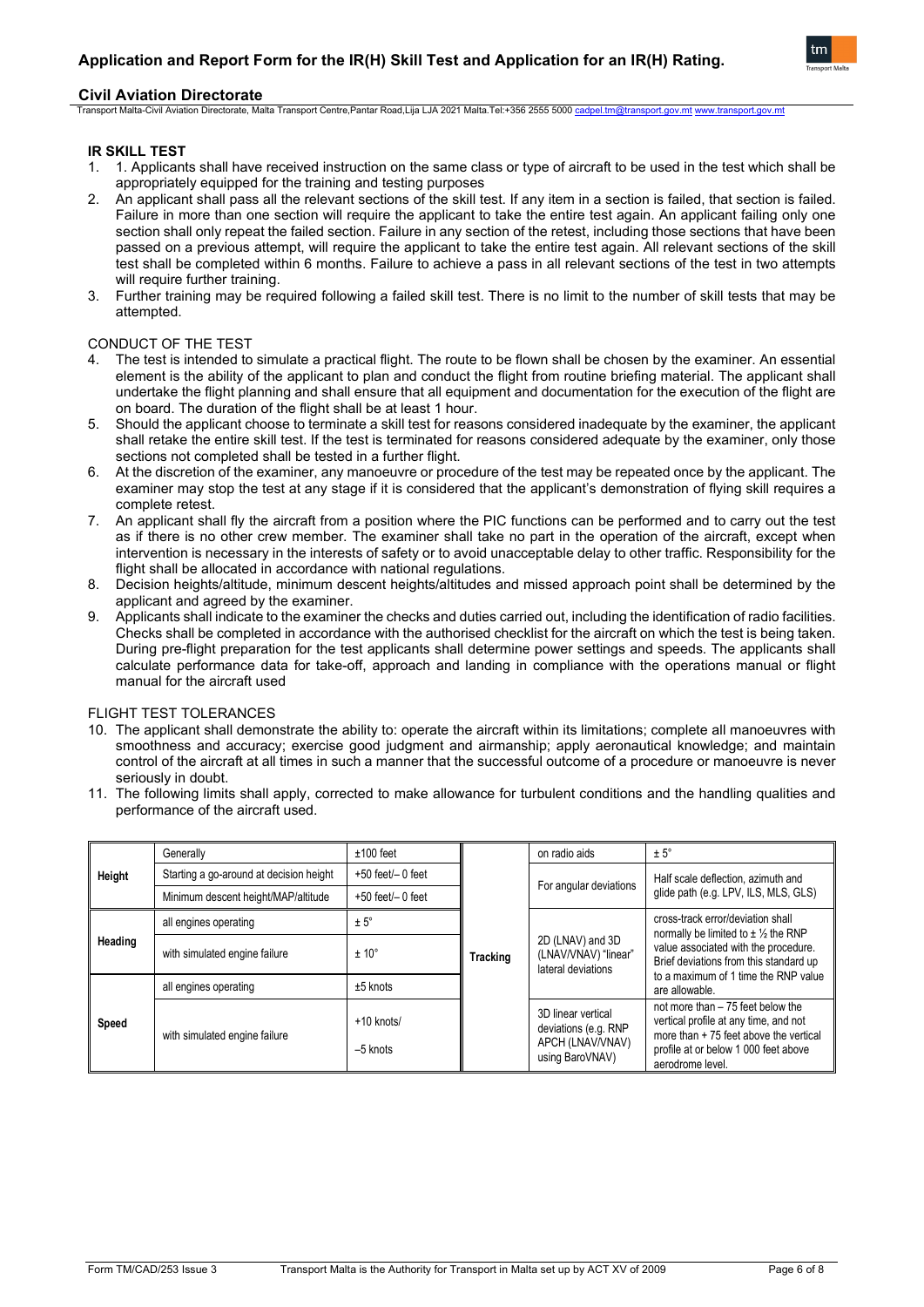

## **Civil Aviation Directorate**

Transport Malta-Civil Aviation Directorate, Malta Transport Centre,Pantar Road,Lija LJA 2021 Malta.Tel:+356 2555 5000 [cadpel.tm@transport.gov.mt](mailto:cadpel.tm@transport.gov.mt) [www.transport.gov.mt](http://www.transport.gov.mt/)

## **Submission Instructions**

| <b>Documents required:</b> |                                                                                                                                                                                               |                                     |
|----------------------------|-----------------------------------------------------------------------------------------------------------------------------------------------------------------------------------------------|-------------------------------------|
| 1.                         | A copy of the Malta ID Card (both sides) or Passport [Original has to be presented<br>before licence is collected / Not required if the applicant already holds a Malta<br>Part-FCL licence]. | $^{\textcircled{\footnotesize{1}}}$ |
| 2.                         | A copy of the Medical Certificate [Original has to be presented before licence is collected]                                                                                                  | $^{\circledR}$                      |
| 3.                         | Log Book – All flight instruction must be signed by the instructor                                                                                                                            | $\circledS$                         |
| 4.                         | A copy of the IR (H)/ATPL (H) Theoretical Knowledge Examination Results [If not<br>issued by Transport Malta original has to be presented before licence is collected.]                       | $^{\circledR}$                      |
| 5.                         | A copy of the helicopter licence if credit is given.                                                                                                                                          | $\circledS$                         |
| 6.                         | Copy of ATO Approval Certificate if not issued by Transport Malta                                                                                                                             | $^{\circledR}$                      |
| 7.                         | Copy of Examiner Certificate if not issued by Transport Malta                                                                                                                                 | $^\circledR$                        |
| 8.                         | Copy of Language Proficiency Certificate issued by Transport Malta                                                                                                                            | $^{\circledR}$                      |
| 9.                         | <b>Course Completion Certificate</b>                                                                                                                                                          | $^\circledR$                        |
| 10.                        | Copy of MCC Certificate (if applicable)                                                                                                                                                       | Ҩ                                   |

## **It is important to send all the documents to avoid a delay in the issue of the rating.**

## **Transport Malta – Civil Aviation Directorate Bank Details:**

Bank Name: Bank of Valletta Bank Branch: Naxxar Bank Address: 38, Triq tal-Labour, Naxxar NXR 9020 Bank's BIC Code: VALLMTMT Sort Code: 22013 Account Holder: Transport Malta – Civil Aviation Directorate Account No: 12000580013 IBAN No: MT13VALL 22013 0000 000 12000 5800 13

**Fee**: The applicable fee in the Malta Air Navigation Order / Scheme of Charges on the Transport Malta website has to be submitted with the application.

Queries: If you need additional information send an email to [cadpel.tm@transport.gov.mt](mailto:cadpel.tm@transport.gov.mt) to the attention of

# **Personnel Licensing Section, Transport Malta Civil Aviation Directorate** - giving your contact telephone

number.

Send completed form to:

## **Transport Malta-CAD, Personnel Licensing Section, Pantar Road, Lija, LJA 2021, Malta**